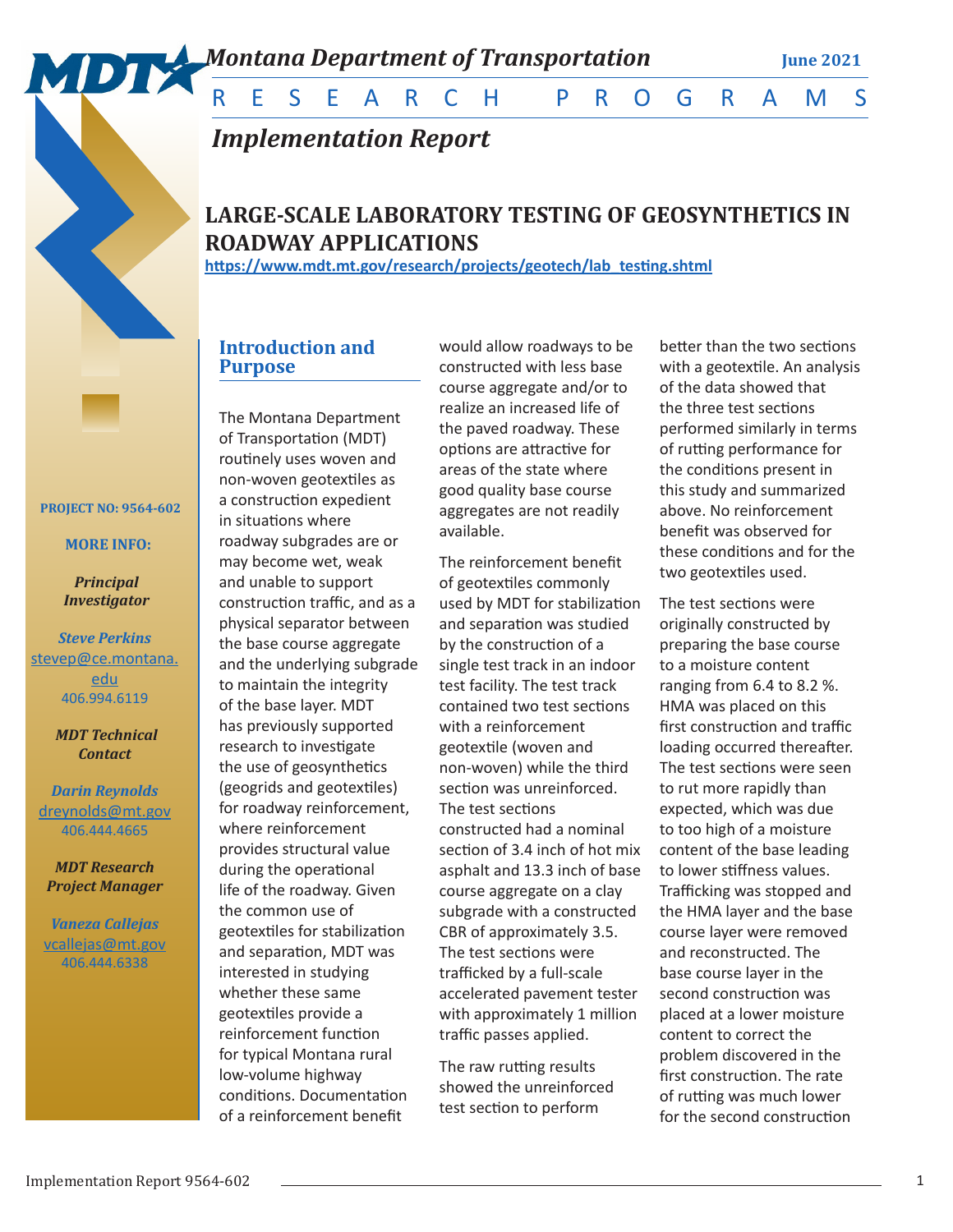and illustrates the sensitivity of the base layer to moisture and shows the need to control moisture both during construction and during the service life of the pavement.

A secondary objective of the project was to update and further validate a geosynthetic reinforcement spreadsheet design model developed previously for MDT by the PI. For the conditions summarized above, the model predicted little reinforcement benefit. This model, however, showed moderate reinforcement benefit for weaker subgrade conditions (i.e. subgrade CBR of 2.5) that might be present in typical Montana roadways during seasonally wetter periods. This study did not quantify the separation benefit of the geotextiles, which are a recognized benefit applicable to most roadways in the state.

# **Implementation Summary**

- The stabilization and separation functions and benefits of woven and non-woven geotextiles are well-recognized and applicable for Montana State roadways.
- For design subgrade CBR values of 3.5 and greater, the types of geotextile products used in this project offer little to no reinforcement benefit.
- Subsequent test section work following the completion of this project suggests that greater reinforcement benefit may be realized for realworld construction conditions where some rutting of the base course layer occurs during construction. MDT and MSU either independently or

collaboratively may further research this topic and update design practices accordingly.

- Experienced gained during the first construction of the test sections when the base was prepared at too high of a moisture content and rutting occurred rapidly illustrates the sensitivity of the base layer's mechanical properties to moisture and the need to control this during construction and during the life of the pavement.
- The geosynthetic reinforcement spreadsheet design model previously developed for MDT predicts reasonably well the absence of reinforcement benefit of the geotextiles used in this study for the conditions present in the constructed test sections.
- The spreadsheet design model predicts a modest level of reinforcement benefit for a subgrade CBR of 2.5. This finding has application for roadways where seasonally wetter subgrade conditions are anticipated.
	- The spreadsheet design model contains several parameters to define mechanical properties of geosynthetics. Two parameters are selected by check boxes such that parameter values correspond to one of two values. A third parameter lacks guidance for value selection. MDT and MSU either independently or collaboratively may further research the replacement of check boxes with value-input boxes and provide guidance for how values for all three parameters are selected.

# **Implementation Recommendations**

# **Recommendation 1:**

Woven and non-woven geotextiles should continue to be used in Montana roadways for the wellrecognized benefits of stabilization and separation.

### **MDT Response:**

MDT agrees with this recommendation. MDT will continue to recommend geotextiles under base course or where appropriate.

# **Recommendation 2:**

For roadway designs involving a design subgrade CBR of 3.5 and greater, typical roadway designs for the State of Montana should not consider reducing the base course layer thickness in design for roads where a stabilization and/ or separation geotextile has been used.

## **MDT Response:**

MDT believes this statement is applicable to non-woven geotextiles.

# **Recommendation 3:**

Current test section work subsequent to the completion of this project, where rutting of the base during construction occurred, should be considered to possibly revise the recommendations given in this report.